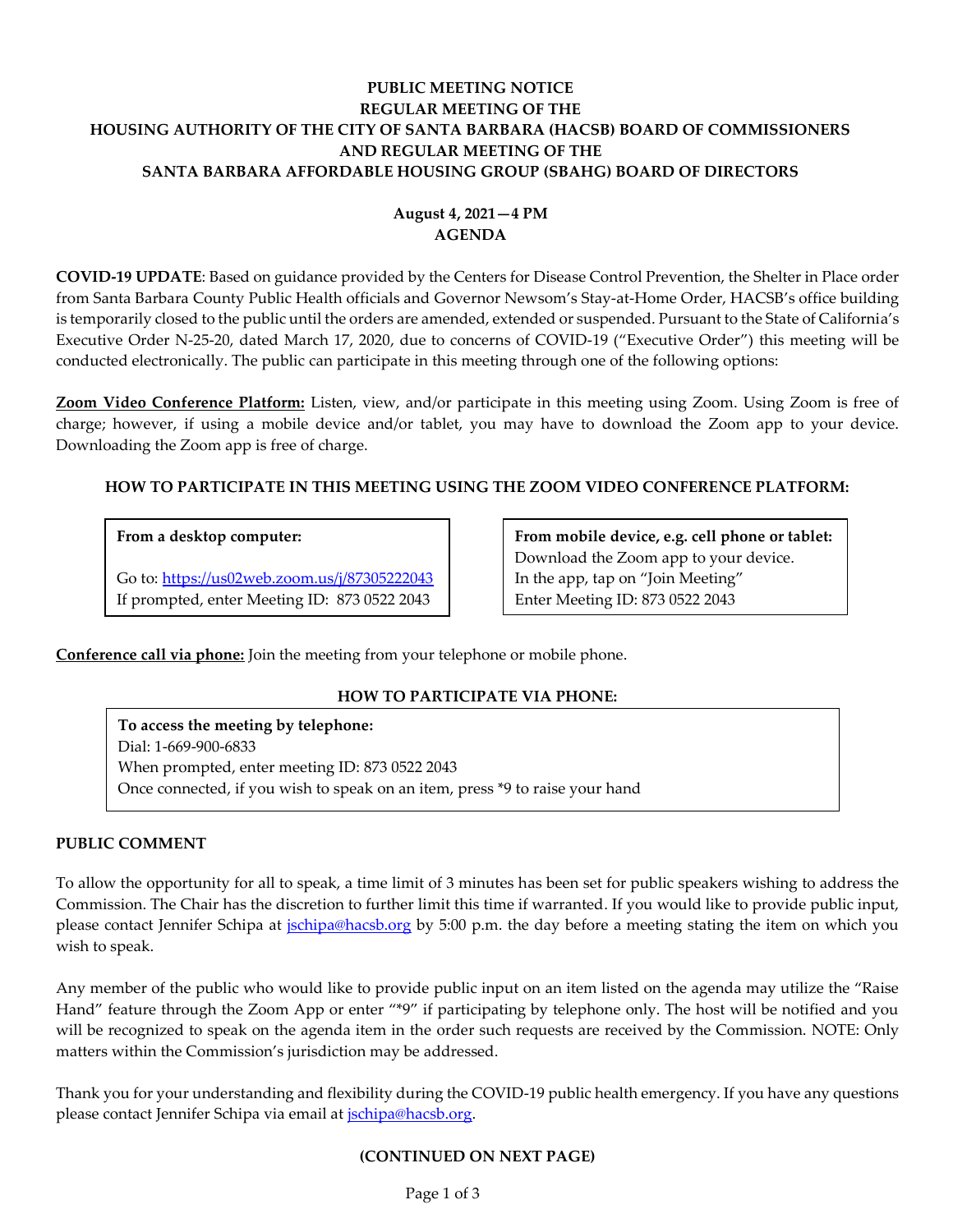|  | <b>Roll Call</b> |             |  |
|--|------------------|-------------|--|
|  | Faulstich        | Rowell      |  |
|  | Fenger           | Wheatley    |  |
|  | Muñoz            | <b>Boss</b> |  |

**II. Public Comment** – Any member of the public may address the Housing Authority Commission and SBAHG Directors for up to three minutes on any subject within the jurisdiction of the Housing Authority and/or SBAHG that is not scheduled for a public discussion before them. The total time for this item is ten minutes.

#### **III. Consideration of Minutes**

To be taken under Consent Calendar below.

### **IV. Bills and Communications**

- 1. [Flyer for 2021 Tools for School Event](https://hacsb.org/download/meetings_2021/items/august/Item-IV.1_Tools-For-School-Flyer-2021.pdf) Saturday, August 14, 2021.
- 2. Noozhawk Podcast "Santa Barbara Talks" [Rob Fredericks as guest.](https://www.noozhawk.com/article/santa_barbara_talks_podcast_rob_fredericks)

3. [Santa Barbara Beautiful 2021 Golden Leaf President's Award –](https://hacsb.org/download/meetings_2021/items/august/Ittem-IV.3_Santa-Barbara-Beautiful-Award.pdf) Heath House – Outstanding Community Project for People's Self Help Housing

**V. Consent Calendar** – *The following Consent Calendar items will not usually require discussion by the Commission. Items on the Consent Calendar may be approved by a single motion. Any Consent Calendar item is open for discussion and a separate vote by the Commission upon request of any Commissioner. Should a member of the public wish to comment on an item on the Consent Calendar below, please come forward to speak at the time the Commission considers the Consent Calendar.*

### **1. Subject: Consideration of Minutes**

Recommendation: That the HACSB Commission [and SBAHG Board approve the Minutes of their July](https://hacsb.org/download/meetings_2021/items/august/Item-V.1_MINUTES-07-07-2021.pdf) 7, 2021 Regular Meeting.

### **2. Subject: Expenditures June 2021**

[Recommendation: That the Commission approve costs incurred and payments made for the month of June](https://hacsb.org/download/meetings_2021/items/august/Item-V.2_Expenditure-Report-June-2021.pdf) 2021.

### **3. Subject: Investment Report for the Quarter Ended June 30, 2021**

Recommendation: That the Commission [review and order filed the quarterly investment report for quarter](https://hacsb.org/download/meetings_2021/items/august/Item-V.3_Investment-Report-2021-06-30.pdf)  ended June 30, 2021.

### **VI. Report of Executive Director**

### **1. Subject: Family Self-Sufficiency Program**

[Recommendation: That the Commission receive a report on the Family Self-Sufficiency Program.](https://hacsb.org/download/meetings_2021/items/august/Item-VI.1_Family-Self-Sufficiency-Program.pdf)

## **2. Subject: Partnership with United Way of Santa Barbara County for the Operation of a United Learning Center**

Recommendation: That the Commission receive information on the Housing Authority's upcoming [partnership with United Way of Santa Barbara County for the administration of the United Learning Center -](https://hacsb.org/download/meetings_2021/items/august/Item-VI.2_United-Way-Partnership.pdf) GRAD Academy.

### **3. Subject: Ratification of Additional Expenses Related to Contract Award to GN Roofing for Roof Replacements at 3931-3937 Via Diego**

Recommendation: That the Board of Directors ratify staff's decision to proceed and pay an additional \$30,436 [in unanticipated costs related to the previously approved contract with GN Roofing for roof replacements at](https://hacsb.org/download/meetings_2021/items/august/Item-VI.3_Via-Diego-Roof-Replacement-Ratification.pdf)  3931-3937 Via Diego.